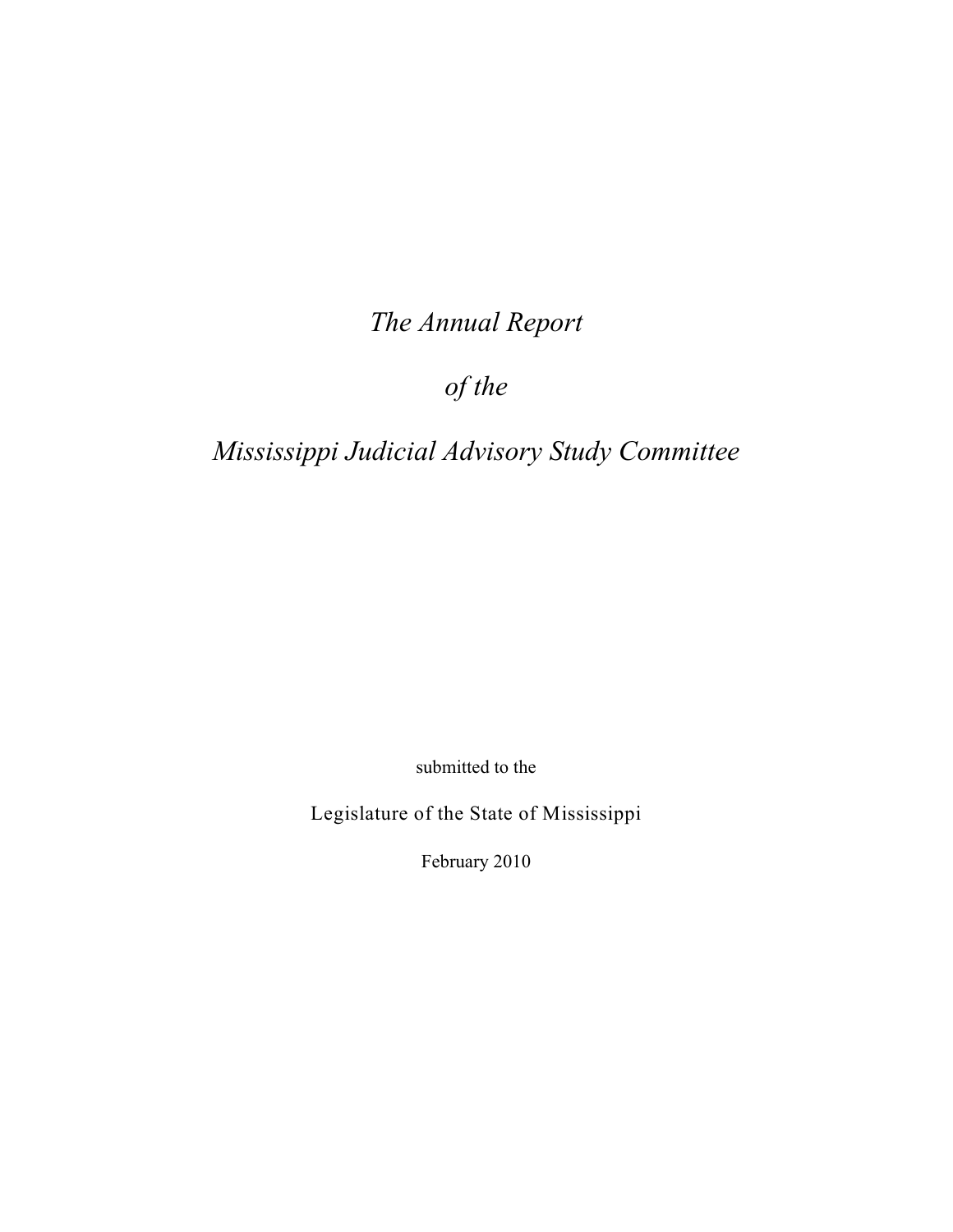# **The Judicial Advisory Study Committee, 2009 (est. 1993)**

**Judge Tyree Irving, Chair**

**Judge Lillie Blackmon Sanders, Vice-Chair**

**Dr. John W. Winkle III, Reporter**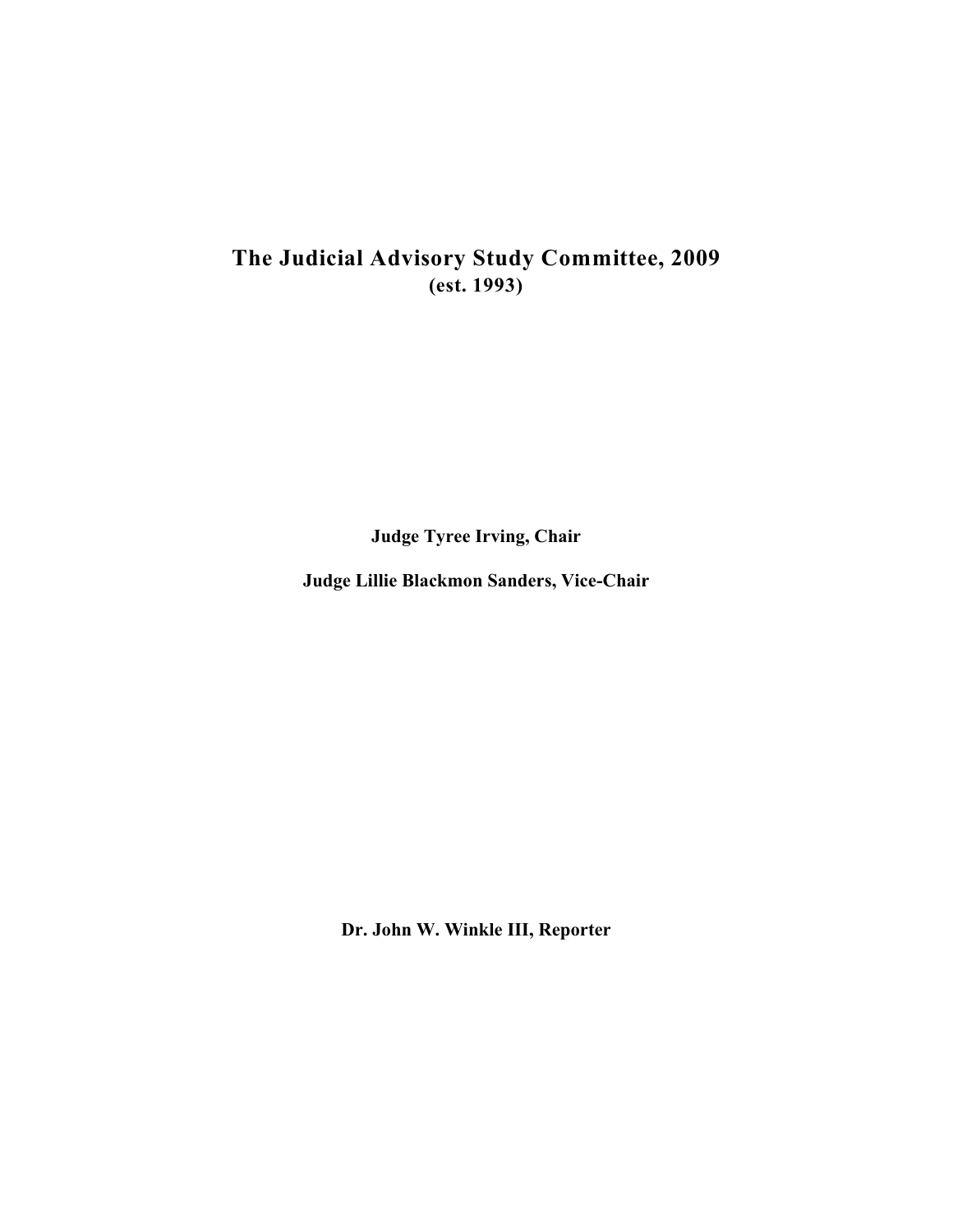# **Table of Contents**

| The Work of the Study Committee |  |
|---------------------------------|--|
|                                 |  |
|                                 |  |
|                                 |  |
|                                 |  |
|                                 |  |
|                                 |  |
|                                 |  |
|                                 |  |
| Conclusion                      |  |
|                                 |  |
|                                 |  |
|                                 |  |
|                                 |  |
|                                 |  |
|                                 |  |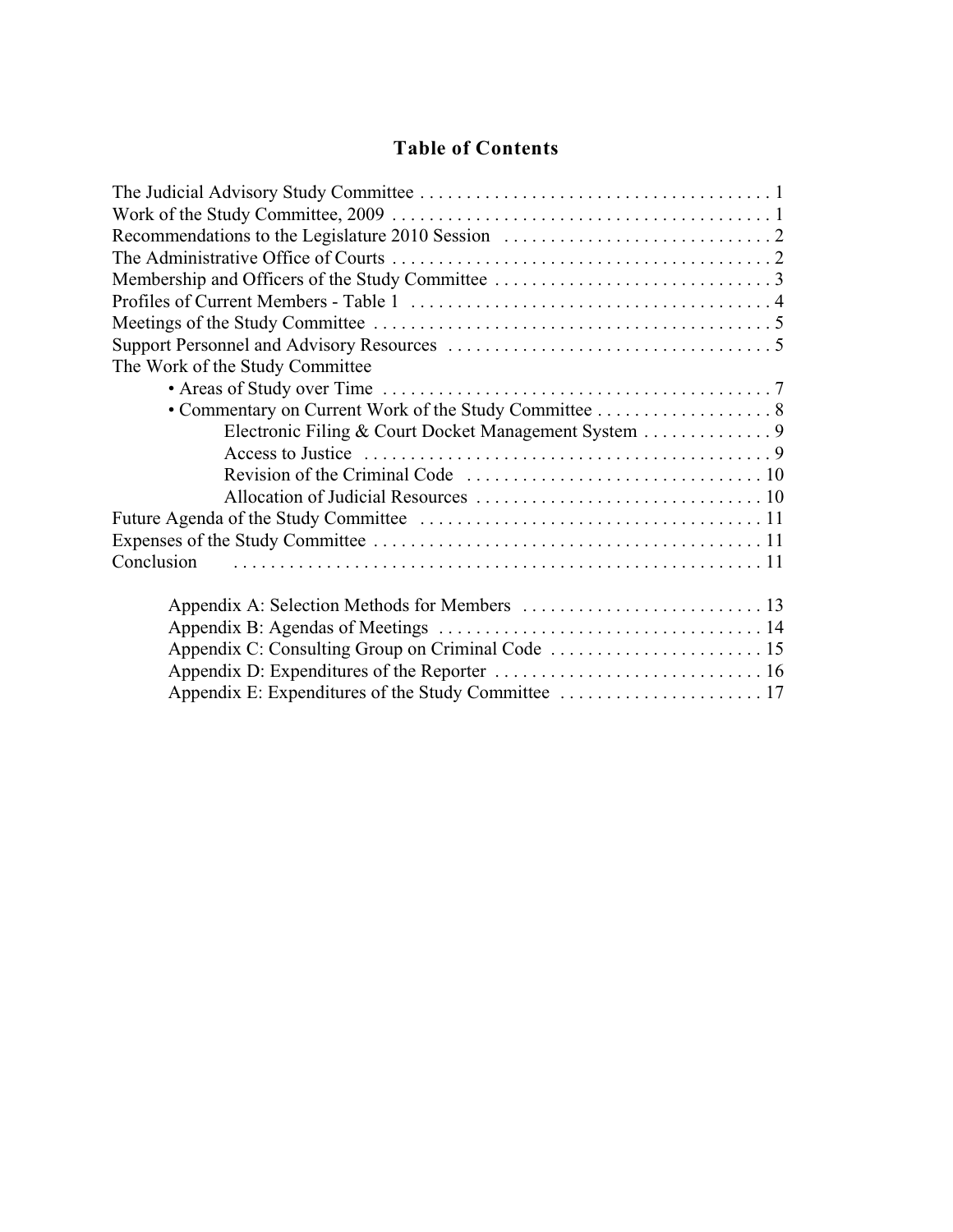## **The Mississippi Judicial Advisory Study Committee respectfully submits its 2009 annual report to the Members of the Legislature of the State of Mississippi.<sup>1</sup>**

#### **THE JUDICIAL ADVISORY STUDY COMMITTEE**

Created by the Mississippi Legislature in 1993, the Mississippi Judicial Advisory Study Committee (hereinafter referred to as the Study Committee) has now completed its seventeenth  $(17<sup>th</sup>)$ year of work.<sup>2</sup> Once renewed for three-year intervals, the Study Committee is a permanent<sup>3</sup> multimember panel of judges, lawyers, court personnel, citizens, and legislators who are interested in, and committed to, the improvement of the state judicial system.

The Study Committee pursues as its primary purposes the comprehensive study of Mississippi courts and legal processes and the submission of policy recommendations for administrative improvement to the Legislature, the Supreme Court, and the Administrative Office of Courts (hereinafter referenced as the AOC).<sup>4</sup> To these ends, the Study Committee is authorized by law to conduct necessary and relevant research, inquiries, hearings, and surveys.<sup>5</sup> It must submit annual reports to the Legislature and to the Supreme Court.<sup>6</sup>

#### **WORK OF THE STUDY COMMITTEE, 2009**

As detailed throughout this report, and especially in the commentary section, the Study Committee has focused its discussions and actions during the past twelve months on the following four (4) topics, several of which represent longstanding interests of the Study Committee:

- implementation of a statewide electronic case filing and management system;
- rational allocation of judicial resources;
- ongoing revision of the criminal law sections of the *Mississippi Code*; and,

See §§ 9-21-23 and 9-21-31 *Miss. Code Ann.* <sup>5</sup>

 $^{6}$ § 9-21-31(1) & (3) Miss. Code Ann.

<sup>§ 9-21-31(1)</sup> *Miss. Code Ann.* 1972 (1993 Supp.). Subsequent references will be cited as *Miss. Code Ann.* <sup>1</sup>

<sup>§ 9-21-21</sup> *Miss. Code Ann.* Lawmakers introduced legislation to establish the Judicial Advisory Study <sup>2</sup> Committee in a comprehensive reform package (S.B. 2620).

 $3$ In 2001 the Legislature (H.B. 1474) deleted the statutory repealer set for June 30, 2002 (§§ 9-21-21) through 9-21-41, *Miss. Code Ann.*, as amended). Since its inception the Study Committee had been routinely renewed for three-year intervals. The legislative action acknowledged the need for a continuous study and advisory group to monitor the Mississippi justice system and to make timely recommendations.

 $^{4}$ See §§ 9-21-23 and 9-21-31 *Miss. Code Ann.*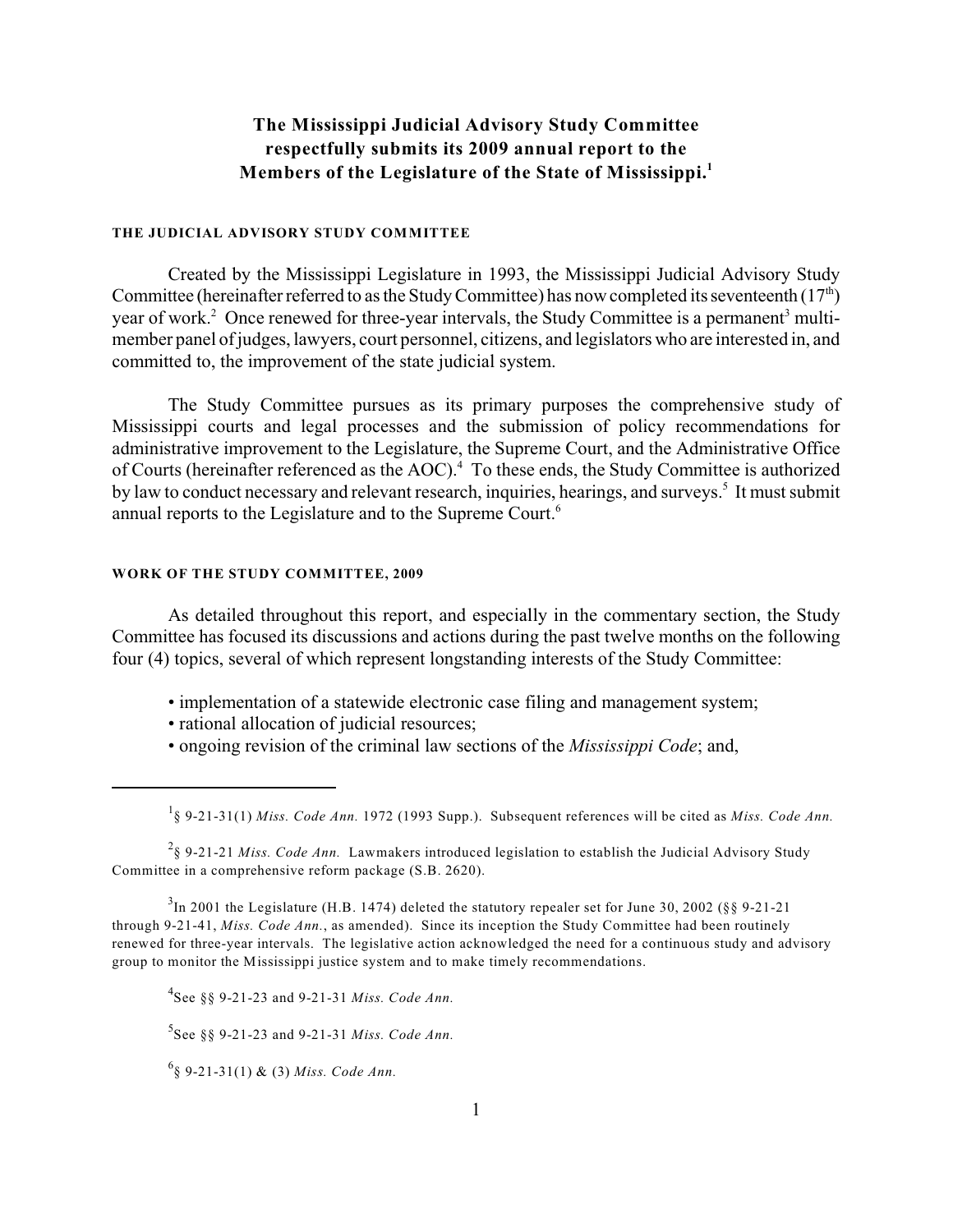• improvement of access to justice for citizens.

#### **RECOMMENDATIONS TO THE LEGISLATURE - 2010 SESSION**

Keenly aware of the financial crisis facing the State of Mississippi and it lawmakers, the Judicial Advisory Study Committee offered no recommendations for the 2010 Legislative Session. For the texts and discussions of recent recommendations submitted to the Legislature, consult the previous *Annual Reports*.

#### **THE ADMINISTRATIVE OFFICE OF COURTS**

The working relationship between the Study Committee and the AOC for more than sixteen years has been outstanding, and the Study Committee appreciates the steady and competent support it receives from the AOC. To facilitate the work of the Committee, the law requires that the AOC provide research, clerical and other necessary assistance.<sup>7</sup> Established in 1993, the AOC is responsible for coordinating the management of Mississippi courts and for enhancing the administration of civil and criminal justice.<sup>8</sup> To increase efficiency and accountability within the judicial system, the AOC collects, analyzes, and disseminates basic caseload data and provides assistance to those personnel who are responsible for the non-judicial business of state courts.<sup>9</sup>

Kevin Lackey, Administrative Director of the AOC, and members of his staff continue the tradition of exceptional support to the Study Committee. Mr. Lackey attends all Study Committee meetings and routinely updates caseload conditions in Mississippi courts. He reports on innovative and ongoing projects designed to improve judicial administration, such as the State Drug Court Advisory Committee, the Mississippi Youth Court Information Delivery System (MYCIDS), the Youth Court Support Fund, the Court Interpreter Certification Program, and the Task Force on Business Courts. Mr. Lackey provides members with photocopies of relevant reports and pending legislation, and informs them about national trends in court management. From time to time, members of the AOC professional staff have addressed the Study Committee on technical and administrative matters related to state and local judicial management. It should also be noted that the AOC also assumes responsibility for printing and disseminating the annual reports to the Members of the Legislature and to the Justices of the Supreme Court.

§ 9-21-3 *Miss. Code Ann.* <sup>9</sup>

 $^{7}$ See §§ 9-21-3(c) and 9-21-29 *Miss. Code Ann.* 

 ${}^{8}$ § 9-21-3 Miss.Code Ann. The Mississippi Supreme Court appoints the Administrative Director who serves at its pleasure (§ 9-21-5). Among other enumerated powers and responsibilities, its Administrative Director has the statutory authority to prescribe means to insure a uniform system of record keeping and reporting, to prepare and submit the budget for the state judiciary, to address the security needs of the courts, to develop personnel policies for non-judicial court employees, to procure equipment and supplies for use by the courts, and to perform other duties as properly assigned by the Supreme Court (§ 9-21-9).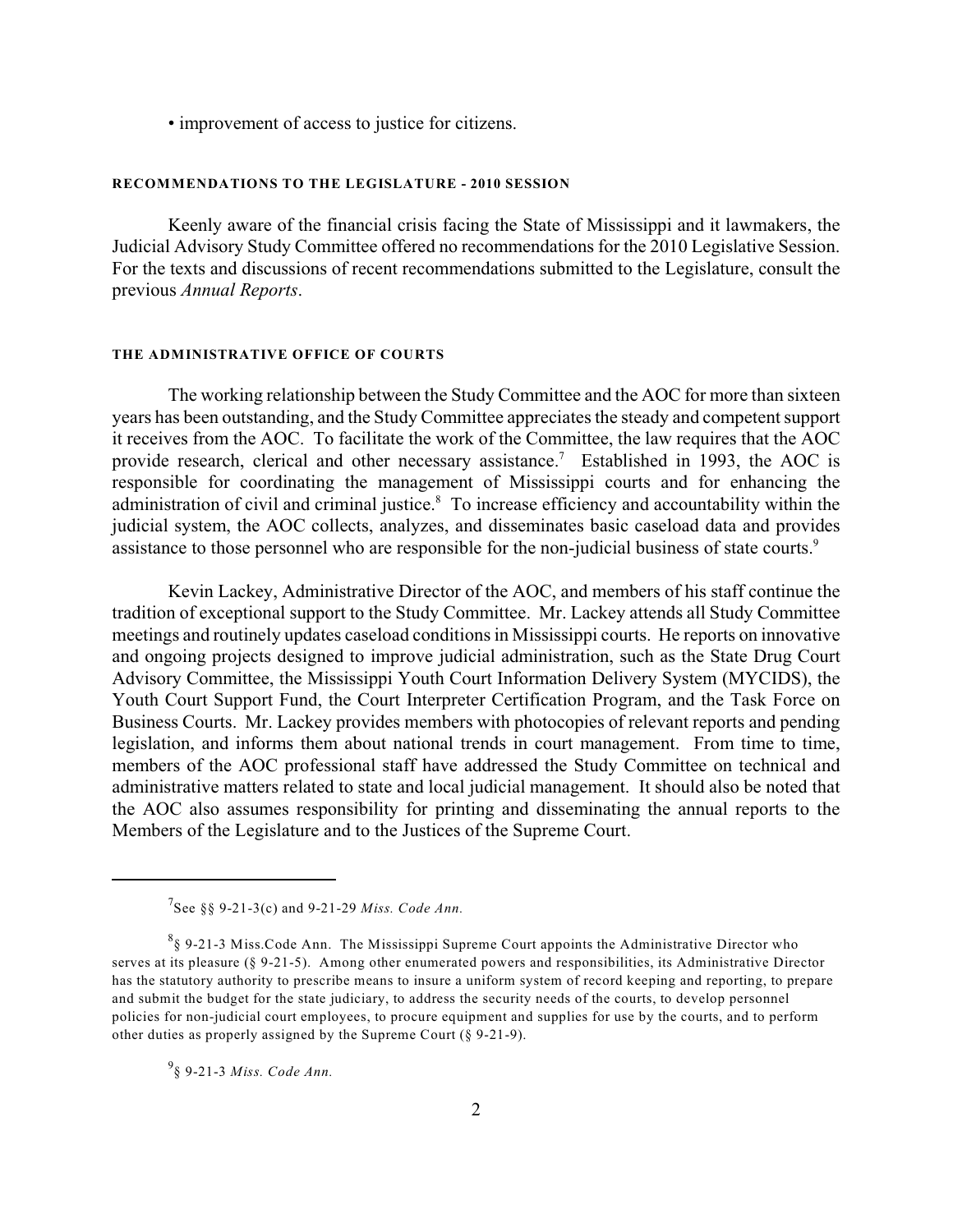The Study Committee is quite concerned about the adverse impact that the current financial crisis facing the State of Mississippi is having of the judicial branch. At the September meeting, Mr. Lackey distributed handouts (including copies of H.B. 48 that set the levels of FY 2010 appropriations) illustrating the severity of the problem. The Budget Summary sheet showed a deficit of about \$1.7 million between appropriations for the judicial branch for FY 2010 compared to FY 2009. The Trial Judges sheet noted significant decreases in the categories of salaries for court personnel and commodities. While judges are constitutionally protected from pay cuts, Mr. Lackey said that their support staffs are not. He further noted that the AOC had alerted the Legislature and the Governor about the problem, and had requested a deficit spending bill. Without such, Mr. Lackey stated that there would be insufficient funds to pay staff through the end of the fiscal year.

#### **MEMBERSHIP AND OFFICERS OF THE STUDY COMMITTEE**

The Study Committee consists of twenty-one  $(21)$  voting<sup>10</sup> and two  $(2)$  nonvoting members.<sup>11</sup> These persons are appointed by designated officials in the executive, legislative, and judicial branches of state government or are elected by conferences of judges, clerk groups, and bar associations.<sup>12</sup> Appendix A identifies the source of nomination for each of the delegates who presently serves on the Study Committee.

Study Committee members serve without pay but are entitled to *per diem* allowances and compensation for travel and other reasonable expenses.<sup>13</sup>

As Table 1 illustrates, the membership, both present and past, represents an impressive array of professional and lay interests, and reflects the diverse geography and social demography of the state. The customary term is three years, and members are eligible for re-appointment. Two current members are now serving their sixth consecutive term, and three others are in their fifth terms, thereby preserving an important continuity in the work of this group. The Study Committee welcomed three (3) new members during 2009: Julie McLemore, Scott Newton, and Robert Vince.

<sup>&</sup>lt;sup>10</sup>The Legislature in 1996 increased the membership to include one Court of Appeals judge (§ 9-21-21(b) *Miss. Code Ann.*) and one justice court judge (§ 9-21-21(c) *Miss. Code Ann.*).

 $11$ The Chairs of the Senate Judiciary Committee A and the House of Representatives Judiciary En Banc Committee serve as legislative liaisons and nonvoting members. The Honorable Joey Fillingane and the Honorable Edward Blackmon, Jr., respectively, now hold these positions. Hon. Charles Ross, Hon. Bennie Thompson, Hon. Hainon Miller, Hon. Percy Watson, Hon. Mike Mills, and Hon. Ed Perry have previously served.

 $^{12}$ § 9-21-21 *Miss. Code Ann*. The Governor appoints three (3) members, and the Lieutenant Governor, two (2). The Speaker of the House appoints two (2). The Chief Justice of the Supreme Court appoints three (3), and the Chief Judge of the Court of Appeals appoints one (1). The Presidents of the Mississippi and Magnolia Bar Associations appoint two (2) members each. The Conference of Chancery Judges, the Conference of Circuit Judges, the Conference of County Judges, the Justice Court Judges Association, the Chancery Clerks Association, and the Circuit Clerks Association elect one (1) apiece.

 $^{13}$ §§ 9-21-39, 25-3-41, and 25-3-69 *Miss.Code Ann.*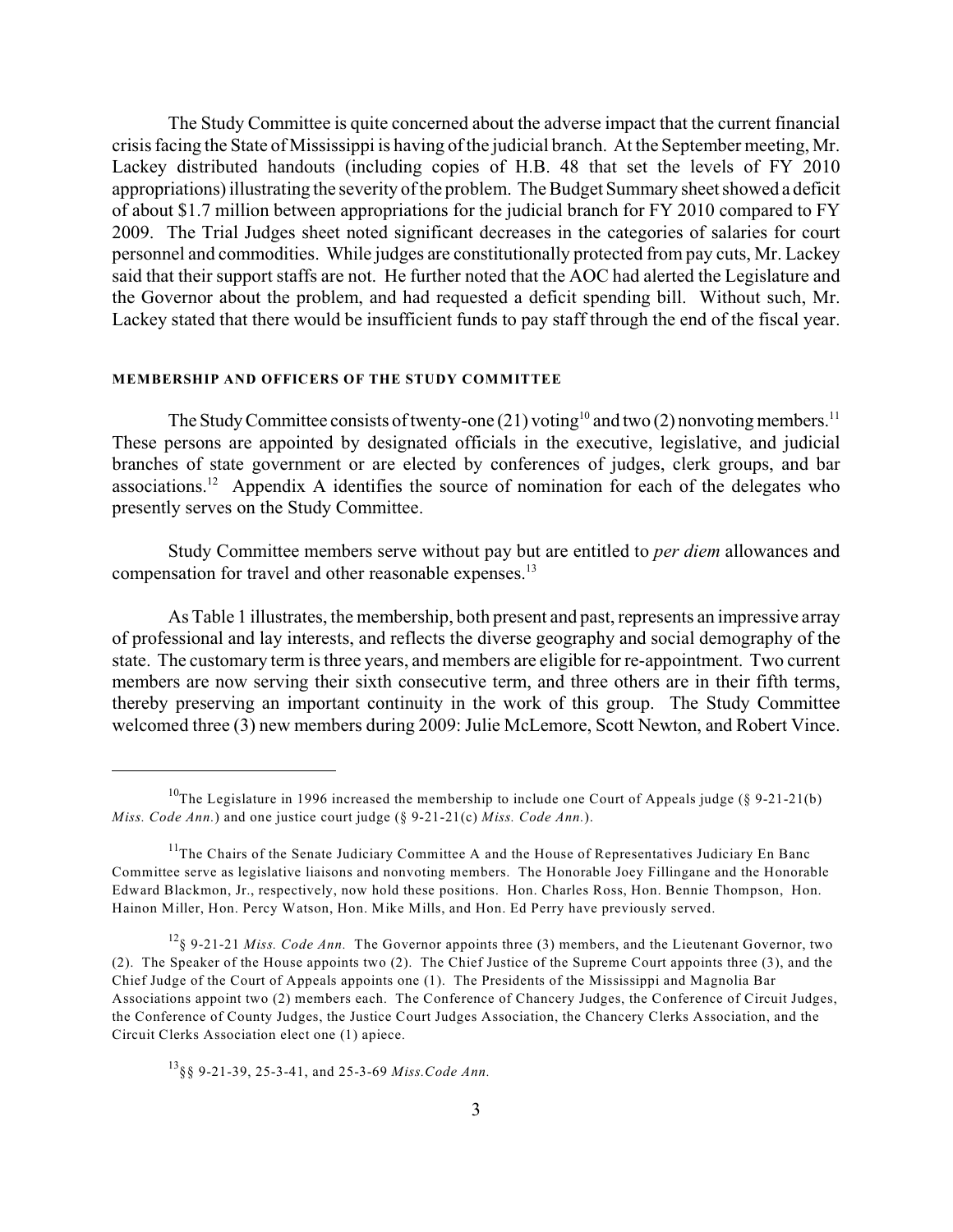| Name                     | Home       | <b>Position</b>                                                                                     | Predecessor                                         | Date     |
|--------------------------|------------|-----------------------------------------------------------------------------------------------------|-----------------------------------------------------|----------|
| Norman Gillespie         | Oxford     | Chancellor (ret.), 18 <sup>th</sup> Chan. Dist.                                                     | Mary Ann Connell<br>Robert Khayat<br>Grady Tollison | 7/1/02   |
| <b>Gerald Cruthird</b>   | Gulfport   | Attorney                                                                                            | Donald Dornan, Jr.<br>Robert Oswald                 | 3/1/06   |
| Sebe Dale, Jr.           | Columbia   | Chancellor, 10 <sup>th</sup> Chancery District                                                      | $6th$ Term                                          | 7/1/93   |
| Lillie B. Sanders        | Natchez    | Judge, Circuit Court, 6th District                                                                  | $6th$ Term                                          | 7/1/93   |
| Thomas O'Beirne          | Natchez    | Chancery Clerk, Adams County                                                                        | Oren Bailess                                        | 11/27/95 |
| <b>Alfred Rhodes</b>     | McComb     | Attorney                                                                                            | Bob Owens                                           | 3/20/96  |
| Aleita Sullivan          | Mendenhall | Attorney                                                                                            | Gary Carnathan                                      | 4/30/96  |
| <b>Veldore Young</b>     | Meridian   | Judge, Lauderdale County Court                                                                      | Robin A. Midcalf<br>William Agin                    | 1/18/08  |
| <b>Tyree Irving</b>      | Jackson    | Judge, Court of Appeals                                                                             | Roger McMillin                                      | 7/1/99   |
| Lamar Pickard            | Clarksdale | Judge, Circuit Court, 22 <sup>nd</sup> District                                                     | Elzy Smith                                          | 7/1/99   |
| <b>Howard Catchings</b>  | Jackson    | Businessman                                                                                         | Jaby Denton<br>Nevin Sledge                         | 12/1/00  |
| <b>Robin Robinson</b>    | Laurel     | Businesswoman                                                                                       | John Rester                                         | 7/1/02   |
| <b>Bruce Strong</b>      | Biloxi     | Judge, Justice Court                                                                                | Wayne Herbert                                       | 6/4/04   |
| <b>Hayden Ables</b>      | Iuka       | Chancery Clerk, Tishomingo Co.                                                                      | Jack Robertson                                      | 10/1/05  |
| <b>Julie McLemore</b>    | Jackson    | Dept. of Agriculture & Commerce                                                                     | Donna Barnes<br>Paul Minor<br>Gary Carnathan        | 1/5/09   |
| Donna Jill Johnson       | Meridian   | Circuit Clerk, Lauderdale County                                                                    | Rosemary Roosa                                      | 10/1/05  |
| <b>J. Scott Newton</b>   | Jackson    | Kathryn Nestor<br>Attorney<br>L.F. Sandy Sams<br>Richard Foxworth                                   |                                                     | 1/5/09   |
| <b>Carol Swilley</b>     | Brandon    | Edna Stevens<br>Circuit Clerk, Rankin County<br>Pamela Metzler<br>Joe Herring                       |                                                     | 10/1/05  |
| <b>Lance Bonner</b>      | Jackson    | Executive Director, Butler Snow                                                                     | Les Lampton                                         | 10/1/05  |
| <b>Robert Vince</b>      | Sandy Hook | Jimmie Baggett<br>Miss. Rep. (ret.) H. Dist. 99<br>Willie Blackmon<br>James Culliver<br>Walter Wood |                                                     | 1/5/09   |
| <b>Jimmy Murphy</b>      | Booneville | <b>Businessman</b>                                                                                  | Phillip Cole                                        | 10/7/05  |
| Joey Fillingane*         | Sumrall    | Charles Ross<br>Chair, Senate Judiciary "A"<br>Bennie Turner<br>Committee<br>Hainon Miller          |                                                     | 2/1/08   |
| Edward<br>Blackmon, Jr.* | Canton     | Chair, House Judiciary En Banc<br>Percy Watson<br>Mike Mills<br>Committee<br>Ed Perry               |                                                     | 7/1/04   |

# **Table 1: Profiles of the Current Membership of the Study Committee**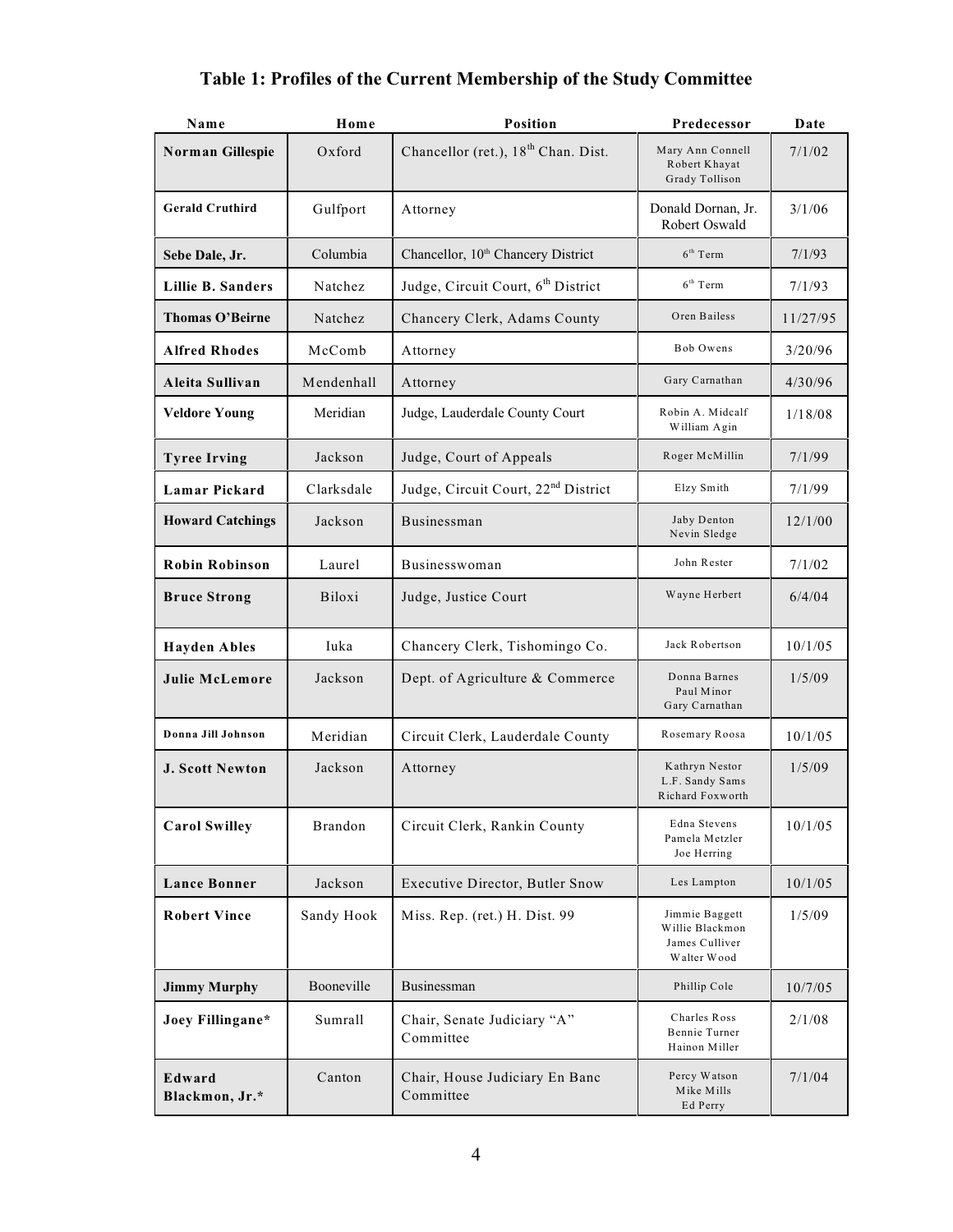The Study Committee chooses its own officers. On September 5, 2008, the members unanimously elected Judge Tyree Irving as Chair to succeed Judge Norman Gillespie.<sup>14</sup> At the same meeting, the members unanimously elected Judge Lillie Blackmon Sanders to fill the vacant post of Vice Chair.

The Mississippi Supreme Court continues its steady and active involvement with the Study Committee through the Chief Justice and special liaisons. At least one member or designee of the Court has been present at each regular meeting. Chief Justice William L. Waller, Jr., attended his first meeting of the Study Committee in March.

#### **MEETINGS OF THE STUDY COMMITTEE**

The Study Committee actively pursues its statutory charge. The full Committee has met twice during the past year: March 6 and September 11.<sup>15</sup> Meetings are held in Jackson in the Carroll Gartin Justice Building. Appendix B contains the agenda for each meeting. Minutes of these proceedings are available upon request from the AOC.<sup>16</sup>

#### **SUPPORT PERSONNEL AND ADVISORY RESOURCES**

#### **Consulting Groups**

To assist in its pursuit of statutory tasks, the Study Committee initially set up eleven (11) subcommittees (or consulting groups as they were called) and appointed Mississippians who had interest, experience, and expertise in matters of court administration to lead them. Previous reports list the consulting groups and their chairs. All of these units systematically considered policy issues, drafted reports, and proposed recommendations for adoption. Over time their research activities intensified or diminished commensurate with the evolving needs of the Study Committee. Only one group remains active today. Chaired by Professor Judith Johnson of Mississippi College, the subcommittee (see Appendix C) charged with the revision of the criminal code continues its steady and productive work. Its efforts are highlighted below. For summaries of the activities of other groups, please consult previous *Annual Reports*.

#### **Reporter**

The Study Committee selected Dr. John W. Winkle III, Professor of Political Science at the

 $14$  Five previous chairs have served: Norman Gillespie, from November 18, 2005 to September 5, 2008; Aleita M. Sullivan, from September 5, 2003 to November 18, 2005; L.F. (Sandy) Sams, from September 10, 1999 to September 5, 2003; Sebe Dale, Jr., from February 9, 1996 to September 10, 1999; and, Grady F. Tollison, Jr., from the inception of the Study Committee in 1993 until his resignation in January, 1996.

<sup>§ 9-21-27</sup> *Miss. Code Ann.* <sup>15</sup>

<sup>&</sup>lt;sup>16</sup>Contact Kevin Lackey at [lackeyjk@mssc.state.ms.us](mailto:lackeyjk@mssc.state.ms.us) or at (601) 576-4636.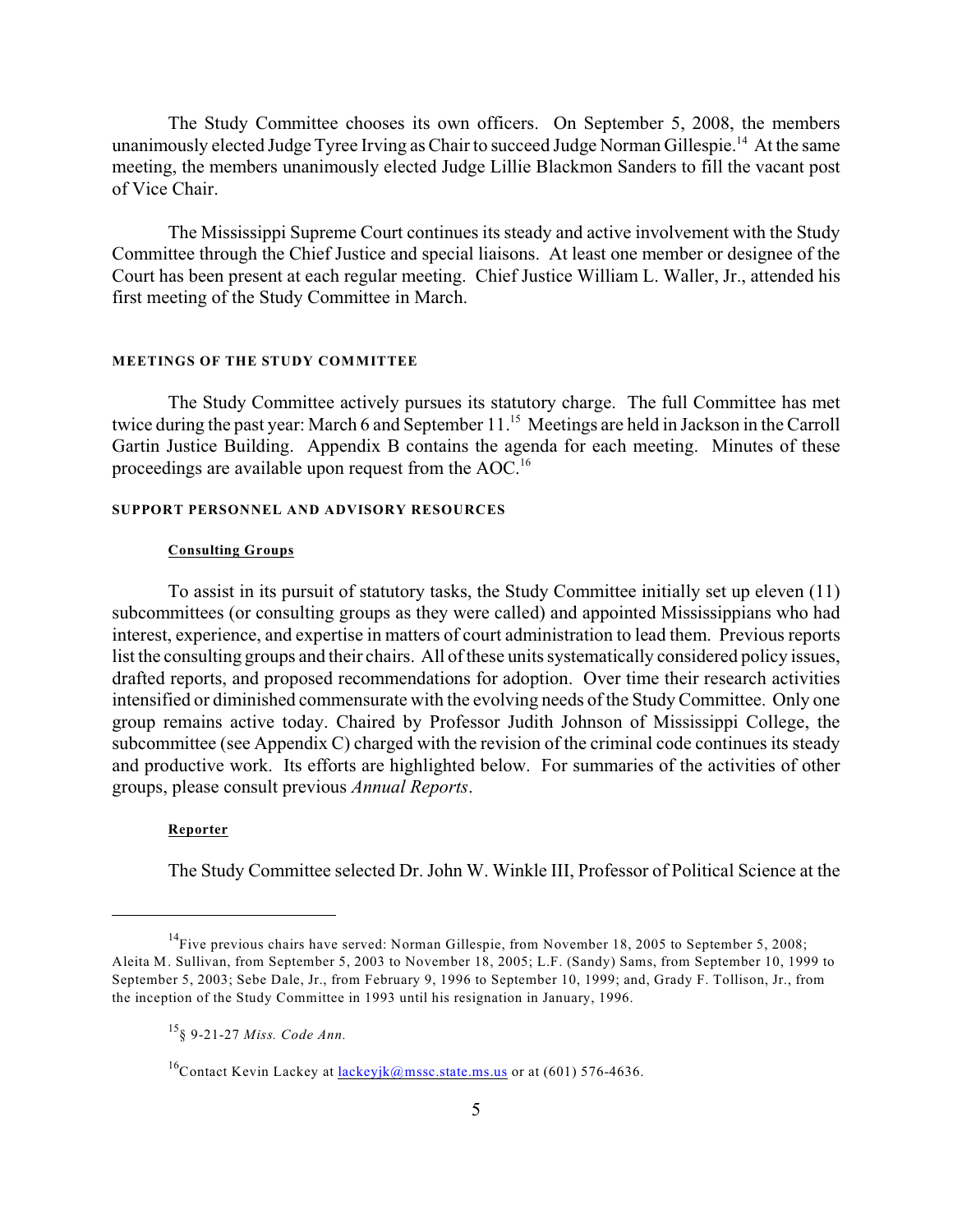University of Mississippi, to serve as Reporter on September 23, 1993, and has renewed his appointment five times. His duties include assigned research projects, preparation of minutes of meetings, and completion of the required annual reports to the Legislature and the Supreme Court. Appendix D reports both his compensation and reimbursement for expenses.

#### **Legislators**

The two chairs of the Mississippi Senate Judiciary "A" Committee and the House of Representatives Judiciary Committee are nonvoting members of the Study Committee. The current chairs are Hon. Joey Fillingane and Hon. Edward Blackmon, Jr., respectively. These lawmakers keep the membership informed of relevant developments, and particularly so when the Legislature is in session. From time to time other legislators appear before the Study Committee to report on special matters.

#### **Invited Guests**

Experienced professionals, practitioners, and observers are regularly invited to attend plenary meetings and to report on substantive concerns. The Study Committee always finds their remarks helpful to its work and greatly appreciates their willingness to share their time and expertise. At the September meeting, Mr. Clint Pentecost, an associate with the MEC project, made an informative PowerPoint presentation on the new system and its training procedures for attorneys in the electronic filing of case materials in Mississippi trial courts.

#### **The Chief Justice**

The Chief Justice of the Mississippi Supreme Court plays a prominent role in the operation of the Judicial Advisory Study Committee. Under the terms of the enabling act, the Chief appoints three of its members.<sup>17</sup> From the beginning, each Chief Justice has taken an extremely active interest in the work of the Study Committee, attending its meetings and making both prepared and impromptu comments. Each has articulated and promoted clear objectives to improve statewide judicial management. Broadly speaking, these objectives have been designed to make Mississippi courts more efficient, effective, and accessible.

#### **AOC Staff**

At each meeting of the Study Committee, Kevin Lackey, the Administrative Director of the AOC, provides an extensive update on continuing efforts to improve the day-to-day management of Mississippi courts. Of ongoing interest has been the implementation of a more reliable and electronic statewide caseload reporting process as well as the improvement of a case-weight system designed to yield more accurate measures of judicial workloads and time management in chancery and circuit courts. Mr. Lackey regularly supplies the Study Committee with useful and informative documents, such as recent caseload statistics for Mississippi trial courts as well as summaries of bills

<sup>&</sup>lt;sup>17</sup> § 9-21-21 *Miss. Code Ann.*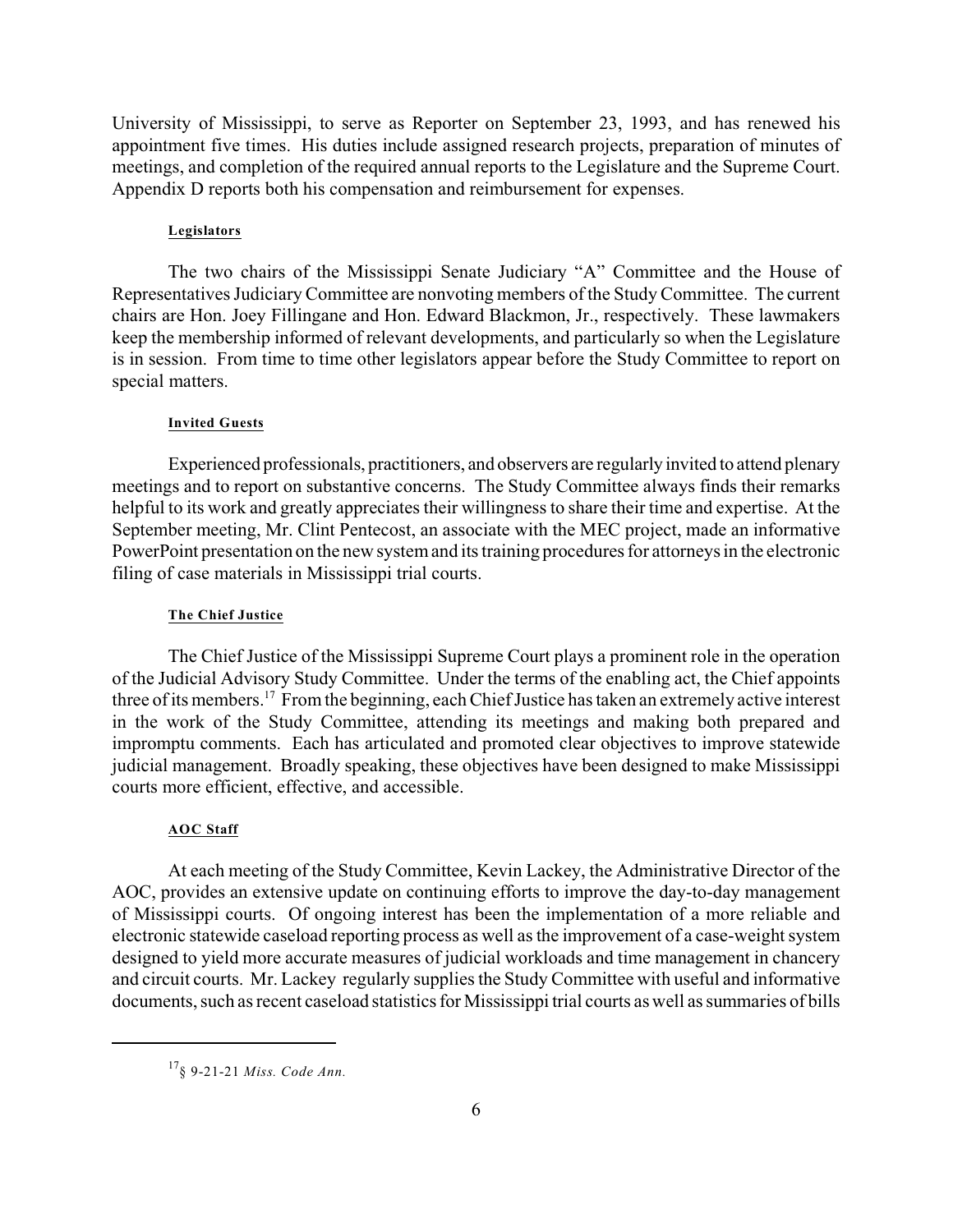that affect the judiciary on the agendas for Legislative Sessions.

Mr. Lackey also apprises the Study Committee of his work with the State Drug Court Advisory Committee, the Mississippi Youth Court Information Delivery System (MYCIDS), and other projects relevant to court administration. At the March meeting of the Study Committee, Mr. Lackey distributed a copy of the State Drug Court Advisory Committee's 2009 *Annual Report to the Mississippi Legislature*. He reported that all but five judicial circuits now have drug courts, and the Tenth Circuit is now in the planning stage. Also at the March meeting, Mr. Lackey reported that the Mississippi Supreme Court had adopted the Uniform Rules of Youth Court Practice which became effective January 8, 2009. The AOC administers the Youth Court Support Fund and must come up with a formula, based on caseloads and juvenile populations in counties, for distribution of these funds. The AOC and the Department of Human Services have collaborated in writing a training manual and developing an instructional video to prepare social workers for testimony in Youth Court. It is estimated that some 700 workers will participate in the training program.

#### **THE WORK OF THE STUDY COMMITTEE**

#### **Areas of Study Over Time**

From its inception the Study Committee has pursued its statutory mandate in a conscientious and professional manner. According to the *Code*, it must examine issues of contemporary court organization and management in Mississippi and make appropriate recommendations to the Legislature and to the Supreme Court.<sup>18</sup>

Five issues have remained paramount and continuous items on the working agendas of the Study Committee since 1993. Each is fundamental to effective and efficient court management. The Study Committee has focused ongoing attention on improving the flow of information throughout the court system, encouraging the more rational use of judicial resources, holding judges and court personnel more administratively accountable, monitoring trial court workloads, and developing more effective youth court operations.

Over time the Study Committee has also systematically investigated several other interests and needs of our state court system. At appropriate times, it has submitted carefully considered recommendations for improvements in the administration of civil and criminal justice to legislative and judicial audiences. It may be useful to array the range of topics addressed by the Study Committee to date. The following items span the spectrum from structure to process to personnel:

#### *General*

- access to justice for underserved and disadvantaged citizens
- the effects of Hurricane Katrina on the Mississippi court system
- public confidence and trust in the legal system
- improvement of the public image of the judiciary

 $^{18}$ § 9-21-23 Miss. Code Ann.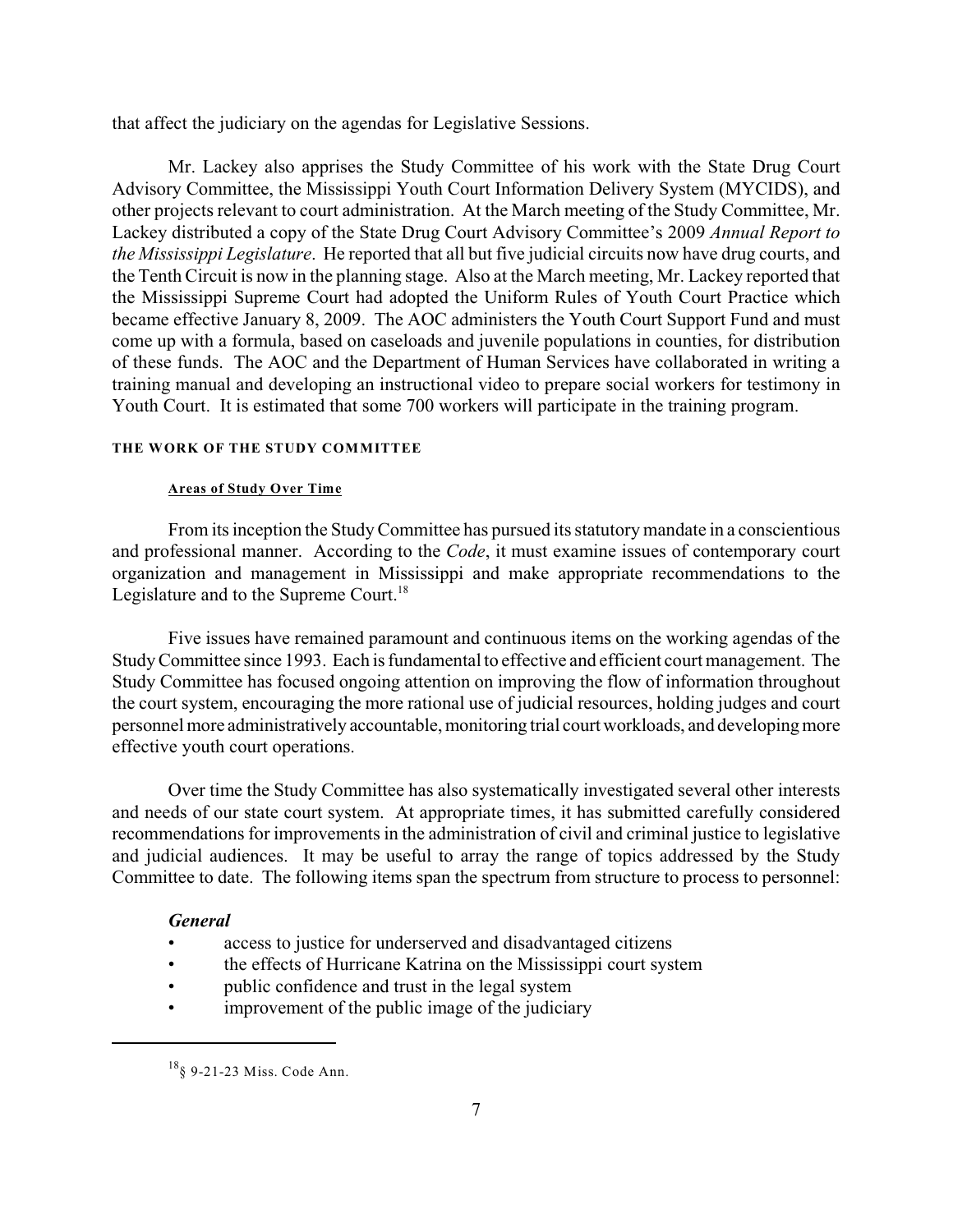• prudent and systematic use of judicial resources

## *Structure and Law*

- establishment of an office of public guardian
- comprehensive overhaul of the criminal code
- use of mediation and arbitration as alternative means to resolve disputes
- statewide public defender system
- more responsive juvenile justice system
- alternative methods for selecting trial and appellate judges
- disparities in criminal sentencing
- coterminous districts for circuit and chancery courts

## *Operations and Processes*

- implementation of statewide e-filing and case management system
- registry of fiduciary accounts in chancery courts
- feasibility of technological innovations and applications
- the integrity of judicial campaigns and elections
- means to improve courtroom security
- funding sources for trial courts
- the creation of an AOC data bank index for publications on the judiciary
- the impact of the increasing numbers of *pro se* litigants
- standards for the management of funds in the offices of chancery clerks
- court access for hearing-impaired litigants
- more creative ways to finance state courts
- creation and maintenance of drug courts

### *Personnel*

- roles and responsibilities of trial judges and clerks in case management
- staff support and office allowances for trial judges
- support and compensation for senior status judges
- job descriptions for non-judicial court personnel
- insurance protection for judges disabled during their tenure
- guidelines under which the attorney general will defend judges who are sued
- the practice of clerks serving as conservators and guardians
- compliance of clerks in reporting caseload data to the AOC
- the need for a quick response team to respond to unfair campaign criticism of incumbent judges.

#### **Commentary on Current Work of the Study Committee**

As noted below, the Study Committee in 2009 has examined new issues in the administration of justice in Mississippi, actively revisited topics from the previous year, and continued to monitor developments in ongoing areas of court management.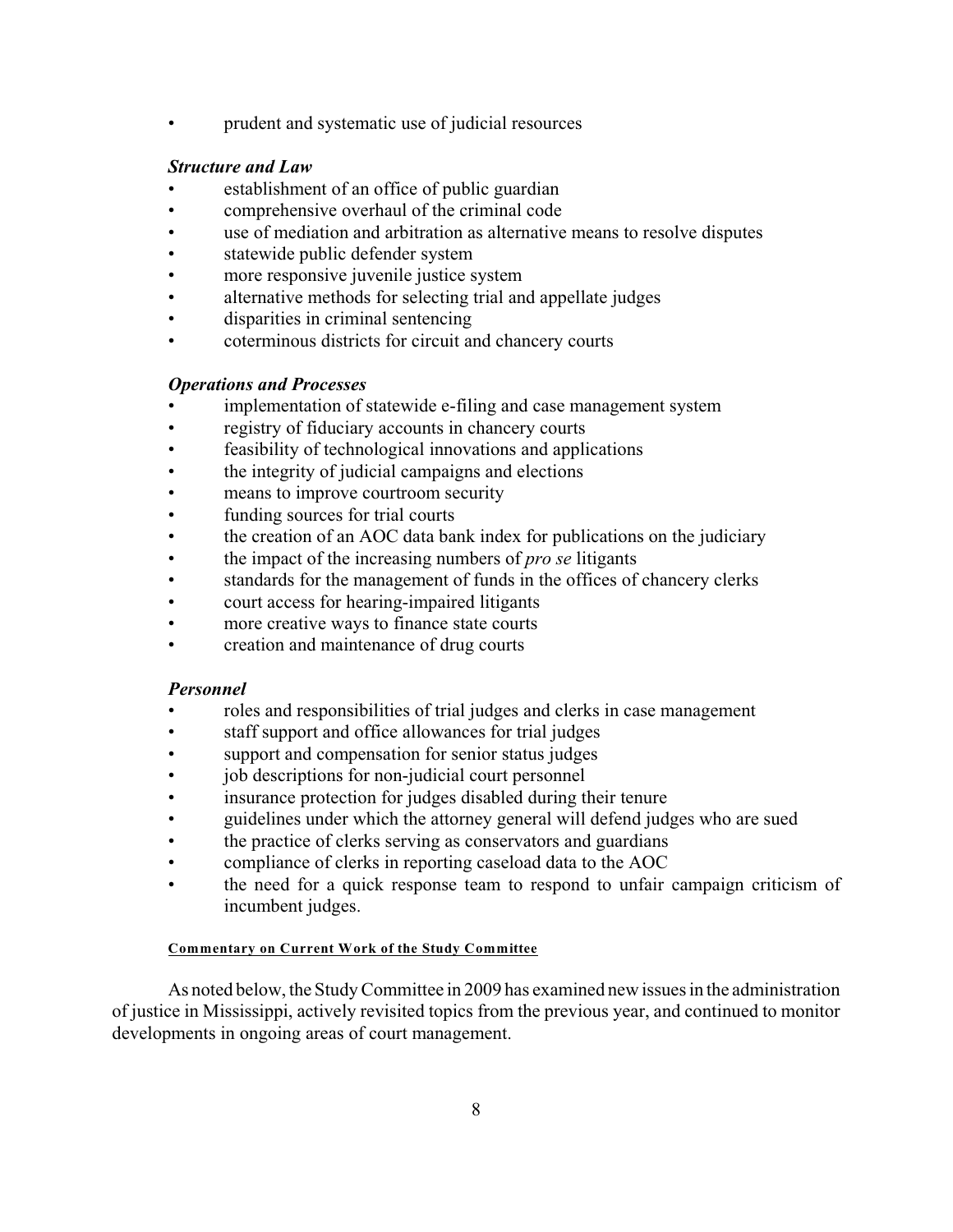#### *ELECTRONIC FILING AND COURT DOCKET MANAGEMENT SYSTEM*

As all previous *Annual Reports* document, the Study Committee from its outset has identified as a principal goal the need for systematic and uniform information technology in Mississippi courts and has studied ways to best achieve that aim. The Committee has consistently supported the work of the AOC to develop an electronic network of caseload data entry and submission, one that will link trial courts and the AOC to produce a more efficient information system for judges, court personnel, lawyers, and litigants.

Four years ago, the top priority of the Mississippi Supreme Court for the 2006 Legislative Session was full implementation of a statewide e-filing and case management system, one owned by the State to ensure a uniform and compatible operation. The Study Committee endorsed that priority by issuing a resolution in strong support of the proposed statewide system. The Legislature agreed, and the electronic case management system is now in development. Kevin Lackey and the AOC continue to work closely with clerks of court to prevent or minimize problems.

At the September meeting of the Study Committee, Mr. Clint Pentecost, an associate with the Mississippi Electronic Courts (MEC) project, made an informative PowerPoint presentation on the new system and its training procedures for attorneys in the electronic filing of cases in Mississippi trial courts. The MEC is an internet-based filing system for pleadings and documents, as well as, a case management system. Attorneys initiate electronic filings, and courts maintain electronic files. The system is based on a model developed by the Administrative Office of U.S. Courts that is currently in operation nationwide in federal district and bankruptcy courts. The MEC pilot program is presently being tested in Madison County Chancery Court, with future testing planned for chancery courts in Scott and Warren counties and for the Madison County Circuit Court.

Mr. Pentecost explained the purpose and functions of the MEC and alerted the Study Committee to the MEC website [\(http://www.mssc.state.ms.us/mec/mec.html\).](http://(http://www.mssc.state.ms.us/mec/mec.html).) He then proceeded to demonstrate, step by step, the filing process for a hypothetical case. The system requires attorneys to register, and so far some 300 have done so. He said that civil complaints are now filed in the conventional way but the answer and subsequent documents are filed electronically. Mr. Pentecost pointed out that the system distinguishes cases by type: normal, restricted access, and sealed. He commented that at the moment there is no consistent approach across clerks' offices to correct errors, but that MEC is working on solutions.

The ultimate goal is the statewide implementation of a uniform system of electronic case filing and management. Once fully implemented, the electronic case management system will serve multiple purposes: data security and uniformity (through centralized court and land filings in one system); facilitated use and lower costs to users; easier access for media and the public; and, a more complete data set upon which to base decisions for the allocation of judicial resources.

#### *ACCESS TO JUSTICE*

The Study Committee continues its strong interest in, and support for, the provision of access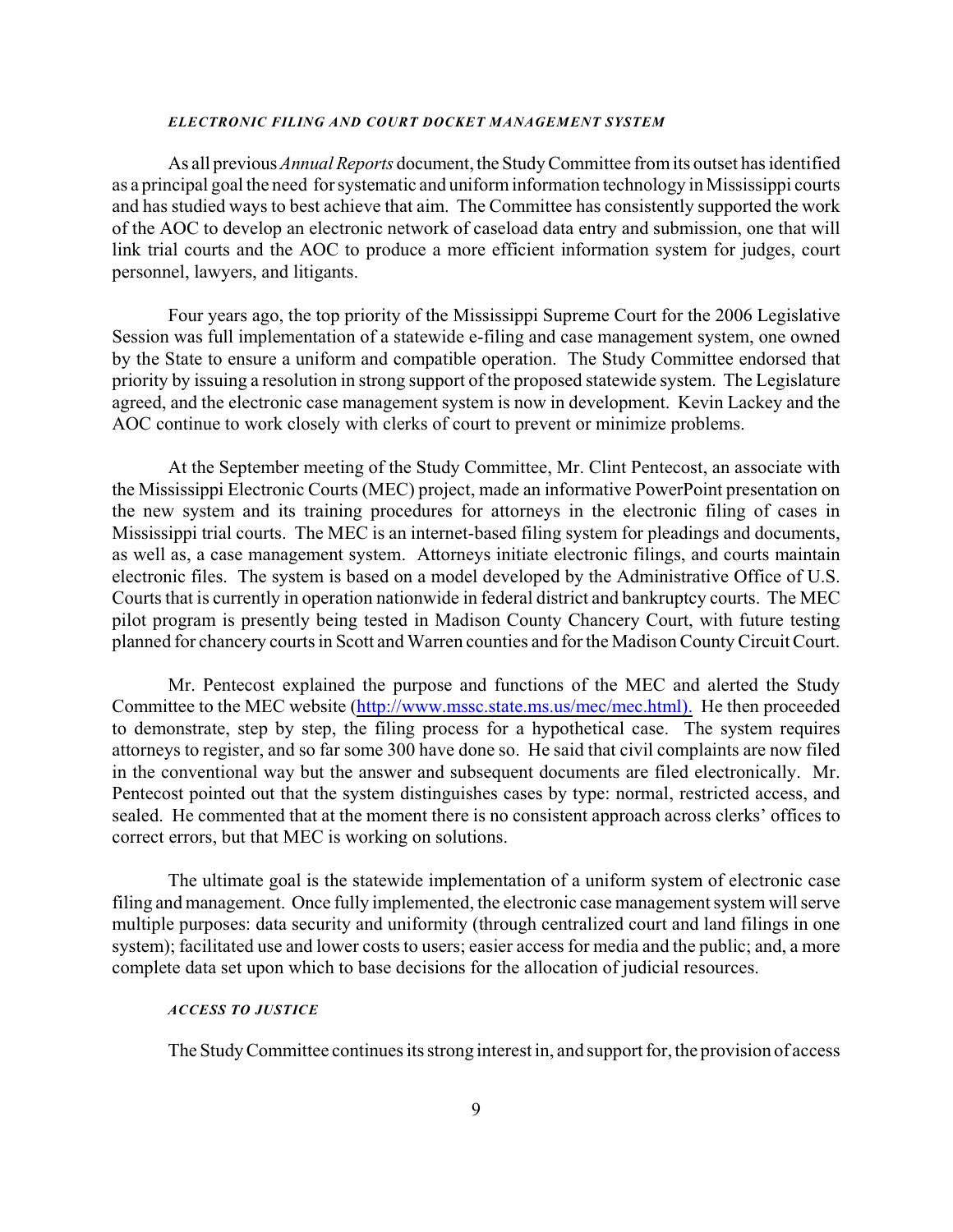to legal services for the poor, a traditionally underserved population in the state. To that end, in 2008 it invited Associate Justice Jess Dickinson to comment on the work of the Access to Justice Commission, created by the Mississippi Supreme Court in 2006. The Commission is working to improve awareness of the legal needs of the poor, including the distribution of a 12-minute video that highlights narratives from poor people about their legal problems and how they have been helped by informed access to courts. The legal community has become a prominent actor in reaching out to indigent populations. Attorneys at the 13 largest law firms in Jackson partnered to develop a practice manual on legal services for the poor, and *pro bono* work has substantially increased. Mr. Lackey reported at the March 2009 meeting of the Study Committee that the Commission is holding hearings around the state to raise awareness of the poor who have limited knowledge of, and access to, the legal system.

#### *REVISION OF THE CRIMINAL CODE*

The Study Committee has long recognized that a comprehensive overhaul of the state criminal code is an essential, but ambitious, undertaking. To illustrate that need, the National Criminal Law Ratings has recently ranked the *Mississippi Code* as 1<sup>st</sup> among jurisdictions in need of revision. Professors Judy Johnson and Matt Steffey,<sup>19</sup> who serve as Chair and Reporter, respectively, for the Criminal Code Revision Consulting Group, have regularly presented progress reports to the Study Committee. Engaged in labor-intensive work, the subcommittee has made substantial advances in the simplification, clarification, and reconciliation of criminal statutes. By all accounts the volunteers on this project are developing an excellent product and the work to date represents a substantial improvement over the current *Code*. Once the project is completed, Professor Johnson indicated that the committee plans to present the revised *Code* as a unified whole, rather than section-by-section, to the Legislature.

#### *ALLOCATION OF JUDICIAL RESOURCES*

The Study Committee has already begun to anticipate the upcoming decennial census in 2010 and the probable need to reallocate judicial resources in the state. During this past decade, the Study Committee and the AOC have worked together to promote a more rational and systematic planning process in judicial redistricting decisions. In 2000, the Study Committee commissioned the Stennis Institute to assist with a study of caseloads in trial courts. At the March meeting of the Study Committee, Kevin Lackey distributed copies of the Stennis Institute report, *Mississippi's Circuit and Chancery Courts: Redistricting Options After 2000*, as well as copies of the submitted resolution and supporting documentation. On the basis of that report, as well as, independent data collected by the AOC, the Study Committee submitted a resolution and recommendations on the creation of new judgeships to the Legislature for its 2003 Session. Lawmakers by and large followed those recommendations.

<sup>&</sup>lt;sup>19</sup>Professors Johnson and Steffey are faculty members at Mississippi College School of Law. Several years ago this group merged with a companion Bar committee and now meets monthly. Appendix C contains the names of the members.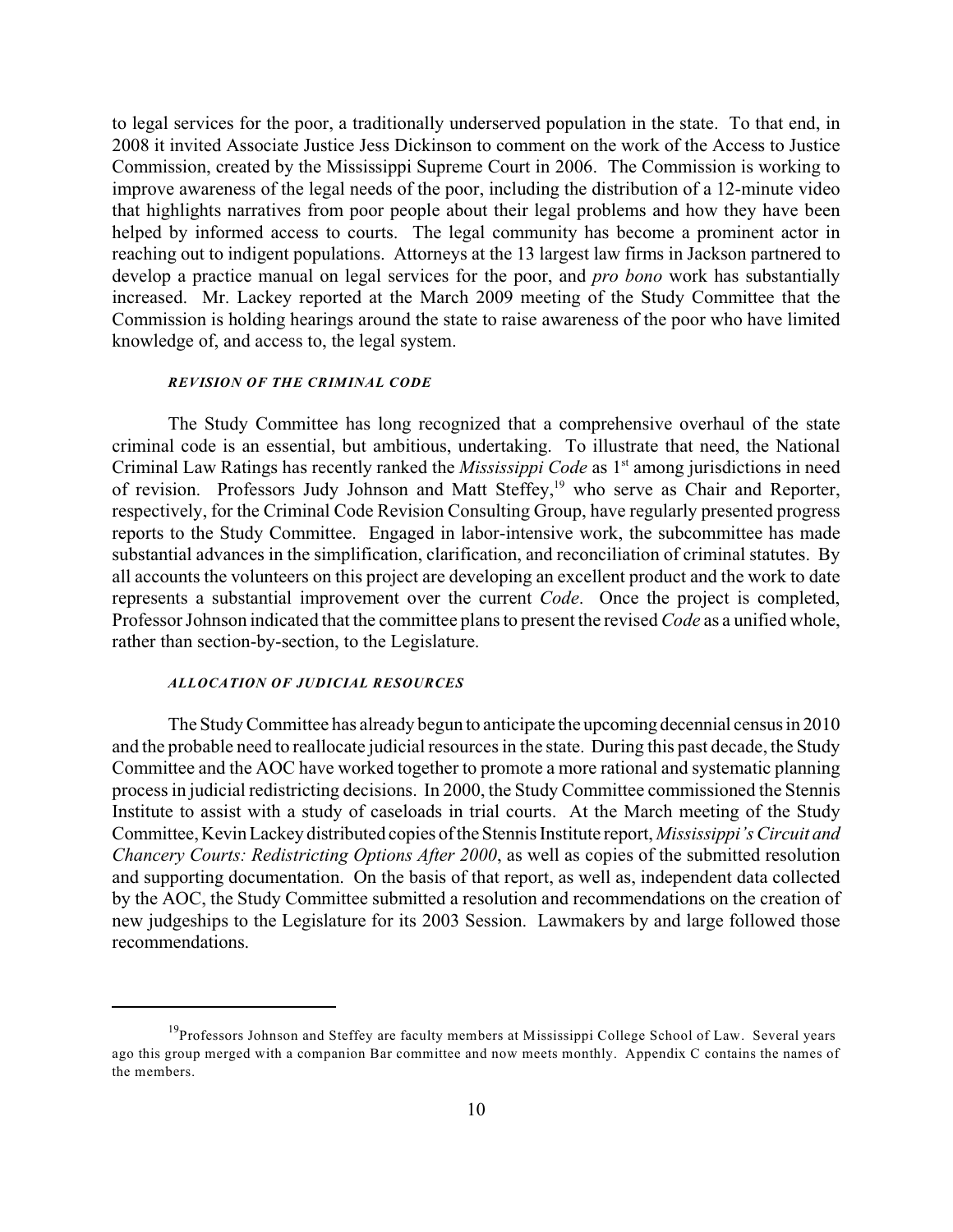The Study Committee plans once again to be proactive in informing the legislature of judicial needs. At its September meeting the membership continued its discussion on the approaching census and the need for rational redistribution of judicial resources. Mr. Lackey reported that caseload information has improved overall during the decade, but one or two counties still do not reliably respond. The members of the Study Committee agreed that it is essential to authorize the Stennis Institute to conduct a similar study soon.

#### **FUTURE AGENDA OF THE STUDY COMMITTEE**

The Study Committee, which receives suggestions for its focus from the leadership of the Committee, its own individual members, the Chief Justice, and the Legislature, plans an ambitious agenda during the next twelve months. It will continue its work in selected areas mentioned above, such as: an improved electronic case filing and management system; access to justice for the poor; systemic revision of the criminal code; and, the reallocation of judicial resources following the 2010 census.

Judge Irving has encouraged the membership to identify other areas of need that face our court system. Over the next few months, Study Committee plans systematically to contact constituent groups, including judges, clerks, and attorneys to seek their advice and recommendations as well.

#### **EXPENSES OF THE STUDY COMMITTEE**

While its members serve without compensation, the Study Committee incurs costs for routine maintenance and special services. For the current reporting period, the Committee spent \$6,870.45 for contractual services, travel, and miscellaneous expenses. Appendix E contains an expenditure register that itemizes and totals expenditures by category. As authorized by law, the Administrative Office of Courts provides support, financial and otherwise, for the operations of the Judicial Advisory Study Committee.<sup>20</sup>

#### **CONCLUSION**

With more than sixteen years of continuous service to the State of Mississippi, the Judicial Advisory Study Committee has established a record of active and systematic pursuit of its statutory responsibilities. In an informed, effective, and cost-efficient way, the Study Committee has conscientiously studied the Mississippi court system and its delivery of services. Over time the Study Committee has offered carefully reasoned recommendations for rational and constructive changes in the management of state civil and criminal justice systems to the AOC, the Legislature, and the Supreme Court.

<sup>&</sup>lt;sup>20</sup>See §§ 9-21-3(c) and 9-21-29 *Miss. Code Ann.*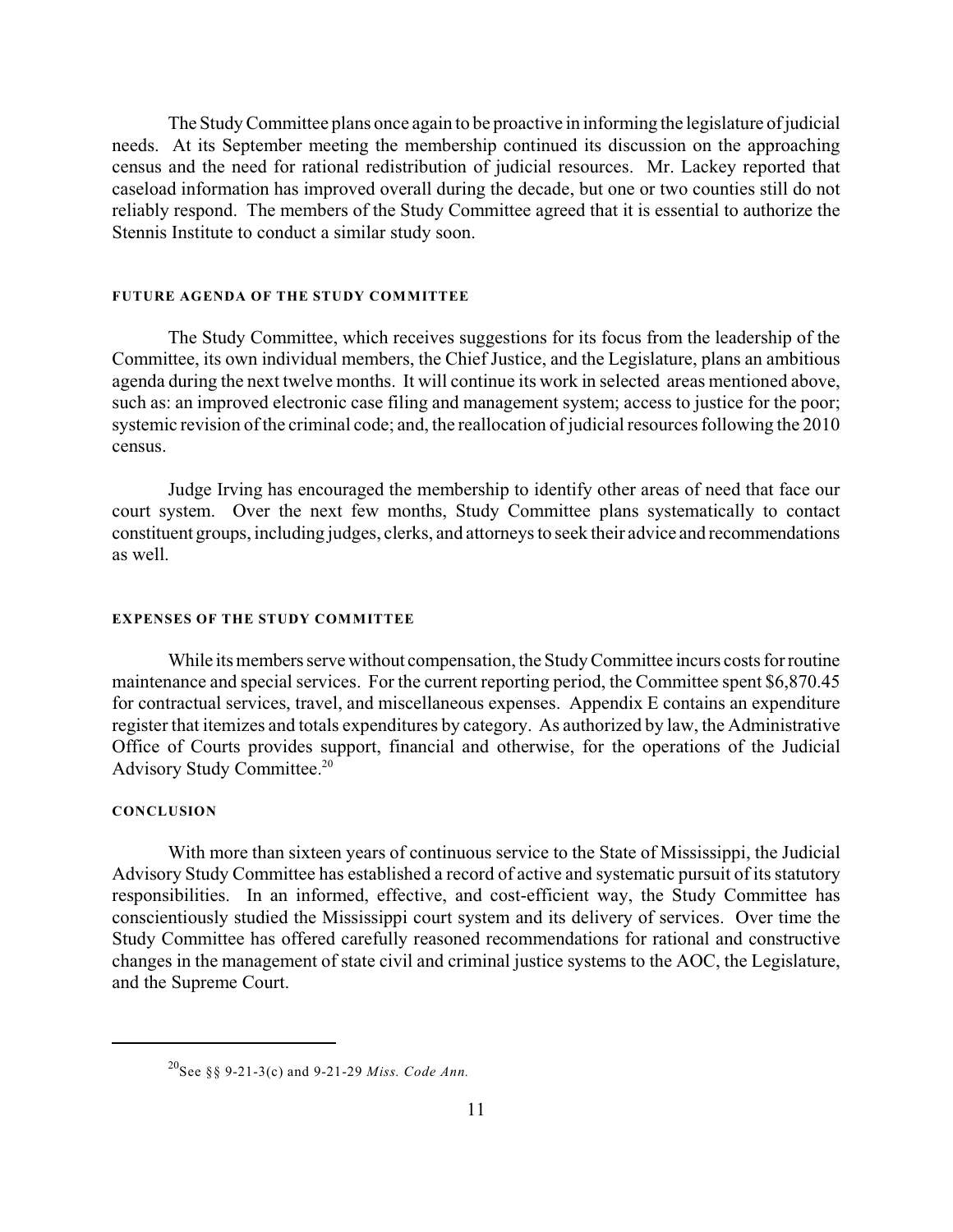Supplemental documentation for this annual report is available upon request. Please contact Judge Tyree Irving, Kevin Lackey, or John Winkle.<sup>21</sup>

<sup>&</sup>lt;sup>21</sup> Contact Professor Winkle by phone at (662) 915-5420 or by e-mail at  $jww@$  olemiss.edu.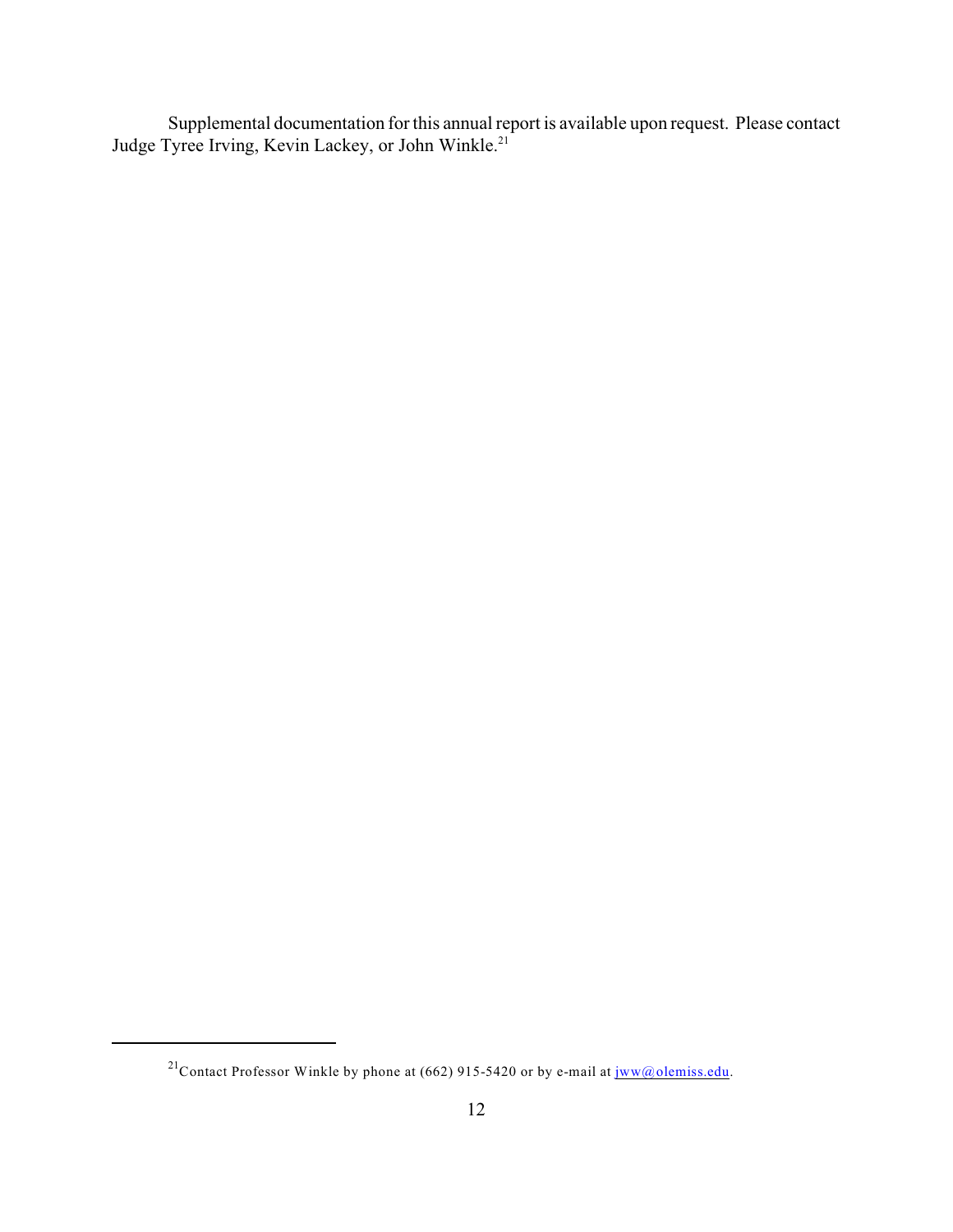# **Appendix A**

### **Appointing and Electing Entities for Members of the Judicial Advisory Study Committee**

| Members                 | Appointed by                  |
|-------------------------|-------------------------------|
| Norman Gillespie        | Chief Justice                 |
| Julie McLemore          | Chief Justice                 |
| Scott Newton            | Chief Justice                 |
| Tyree Irving            | Chief Judge, Court of Appeals |
| Sebe Dale, Jr.          | Conf. of Chancery Judges      |
| Lamar Pickard           | Conf. of Circuit Judges       |
| Veldore Young           | Conf. of County Judges        |
| <b>Bruce Strong</b>     | Justice Court Judges Assn.    |
| Thomas O'Beirne         | Chancery Clerk Association    |
| Carol Swilley           | Circuit Clerk Association     |
| Donna Jill Johnson      | Governor                      |
| Lance Bonner            | Governor                      |
| Hayden Ables            | Governor                      |
| Howard Catchings        | Lt. Governor                  |
| Robin Robinson          | Lt. Governor                  |
| Jimmy Murphy            | Speaker of House              |
| Robert Vince            | Speaker of House              |
| G. Gerald Cruthird      | MS Bar President              |
| Aleita M. Sullivan      | MS Bar President              |
| Lillie Blackmon Sanders | Magnolia Bar President        |
| Alfred H. Rhodes, Jr.   | Magnolia Bar President        |
| Joey Fillingane         | Senate Judiciary              |
| Edward Blackmon, Jr.    | House Judiciary               |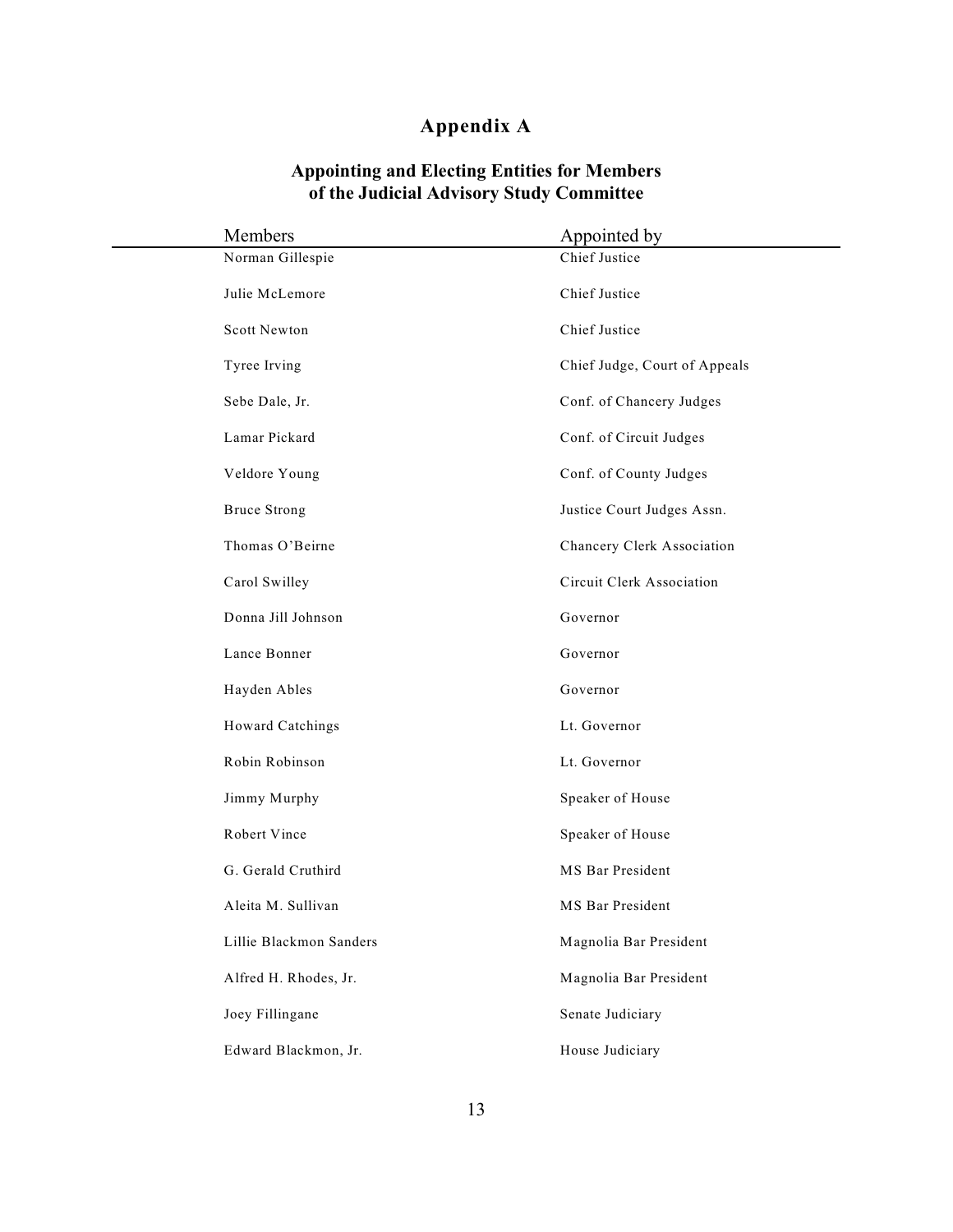## **Appendix B**

### **Agendas of Meetings of the Judicial Advisory Study Committee, 2009\***

#### March 6, 2009

- I. Call to Order Judge Tyree Irving<br>II. Welcome New Members Judge T
- II. Welcome New Members Judge Tyree Irving<br>III. Minutes of the Previous Meetings
- III. Minutes of the Previous Meetings<br>IV. Update on AOC and Recent Legis
- IV. Update on AOC and Recent Legislation Kevin Lackey<br>V. Judicial Redistricting Kevin Lackey
- V. Judicial Redistricting Kevin Lackey<br>VI. Discussion of Future Topics
- VI. Discussion of Future Topics<br>VI. Closing Remarks Judge Ty
- Closing Remarks Judge Tyree Irving

#### September 11, 2009

- I. Call to Order and Welcome Judge Tyree Irving<br>II. Minutes of Previous Meetings
- II. Minutes of Previous Meetings<br>III. Mississippi Electronic Courts I
- III. Mississippi Electronic Courts Presentation Cling Pentecost IV. Update on Judicial Budget Kevin Lackey
- IV. Update on Judicial Budget Kevin Lackey<br>V. Judicial Redistricting Kevin Lackey
- V. Judicial Redistricting Kevin Lackey<br>VI. Future Topics Judge Tyree Irving
- VI. Future Topics Judge Tyree Irving<br>VII. Closing Remarks Judge Tyree Irvi
- Closing Remarks Judge Tyree Irving

\*Copies of the minutes of the meetings of the Judicial Advisory Study Committee are available upon request from the AOC. Please contact Kevin Lackey.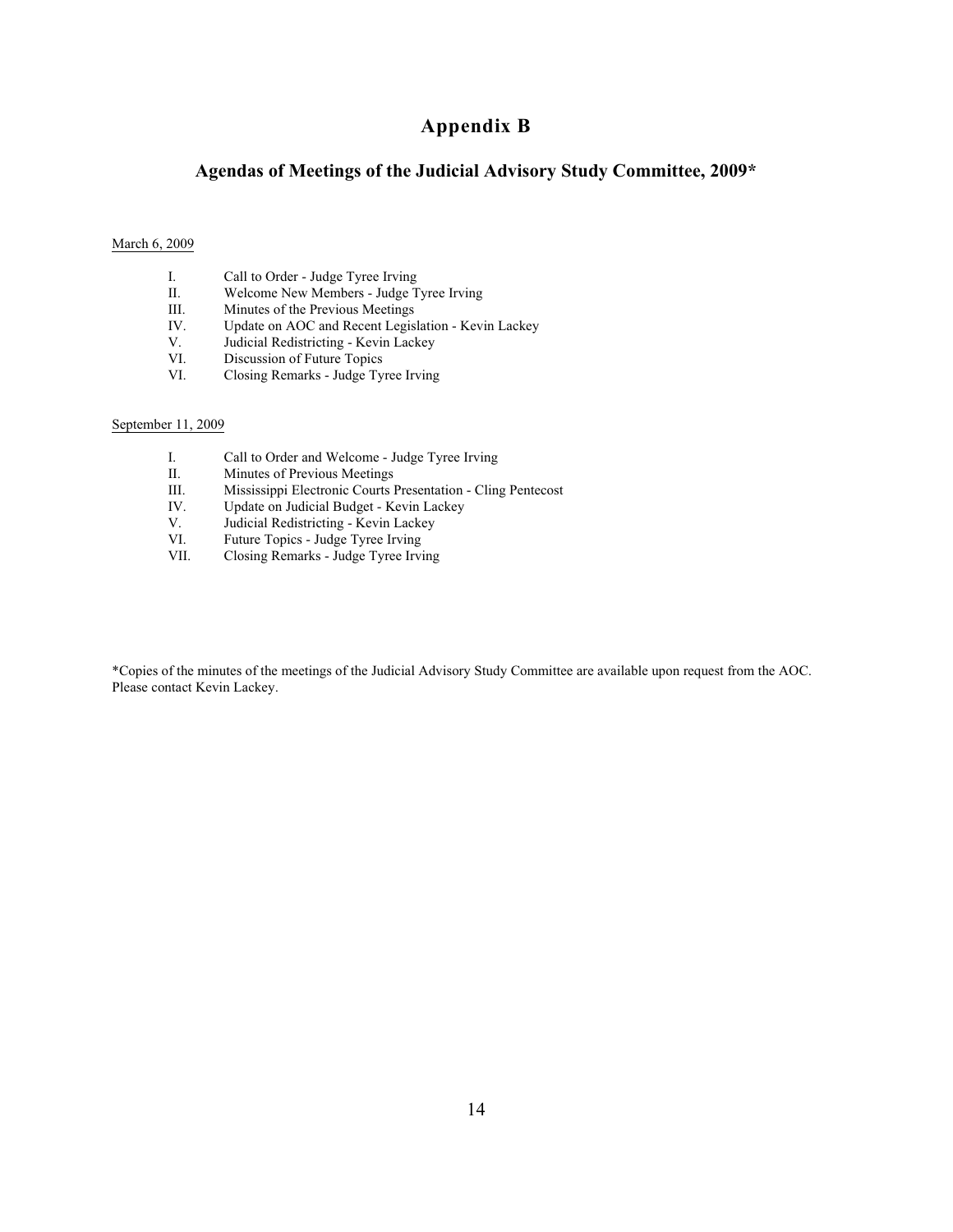# **Appendix C**

## **Mississippi Judicial Advisory Study Committee Consulting Group on Criminal Code Revision**

Professor Judy Johnson, Chair Professor Matt Steffey, Reporter Justice Fred Banks Judge Donna Barnes Judge Larry Roberts Judge Frank Vollor Professor Cecile Edwards Andre' de Gruy, Esq. Greta Harris, Esq. Caryn Quilter, Esq. (Ex Officio) C.J. (Jimbo) Richardson, Esq. (Ex Officio) Professor Ron Rychlak Edwin Snyder, Esq. Kathy Sones, Esq. Alison Steiner, Esq. Professor Carol West Pat Zimmerman David Dykes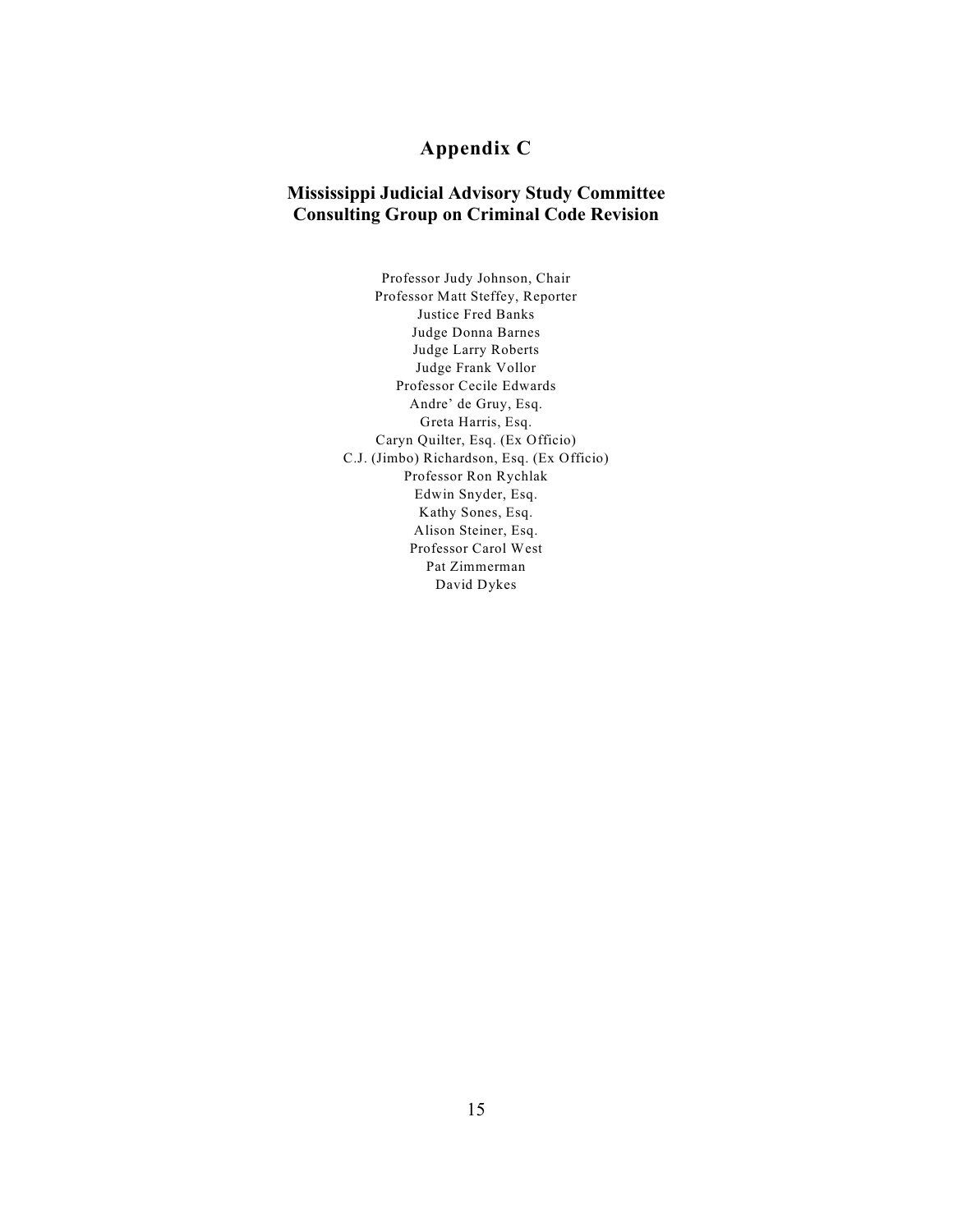# **Appendix D**

# **JOHN WINKLE JUDICIAL ADVISORY STUDY COMMITTEE CONSULTANT**

# **Calendar Year 2009 Expenditures**

|              |                       |              |               |                 | <b>ANNUAL</b> |              |
|--------------|-----------------------|--------------|---------------|-----------------|---------------|--------------|
| <b>MONTH</b> | <b>ADMINISTRATIVE</b> | <b>PHONE</b> | <b>TRAVEL</b> | <b>PER DIEM</b> | <b>REPORT</b> | <b>TOTAL</b> |
|              |                       |              |               |                 |               |              |
| January      | \$175.00              |              |               |                 | \$525.00      | \$700.00     |
|              |                       |              |               |                 |               |              |
| February     |                       |              |               |                 |               | \$0.00       |
|              |                       |              |               |                 |               |              |
| March        |                       |              |               |                 |               | \$0.00       |
|              |                       |              |               |                 |               |              |
| April        |                       |              |               |                 |               | \$0.00       |
|              |                       |              |               |                 |               |              |
| May          |                       |              |               |                 |               | \$0.00       |
|              |                       |              |               |                 |               |              |
| June         | \$200.00              |              | \$171.70      |                 |               | \$371.70     |
|              |                       |              |               |                 |               |              |
| July         |                       |              |               |                 | \$550.00      | \$550.00     |
|              |                       |              |               |                 |               |              |
| August       |                       |              |               |                 |               | \$0.00       |
|              |                       |              |               |                 |               |              |
| September    |                       |              |               |                 |               | \$0.00       |
|              |                       |              |               |                 |               |              |
| October      |                       |              |               |                 |               | \$0.00       |
|              |                       |              |               |                 |               |              |
| November     |                       |              |               |                 |               | \$0.00       |
|              |                       |              |               |                 |               |              |
| December     |                       |              |               |                 |               | \$0.00       |
| <b>TOTAL</b> | \$375.00              | \$0.00       | \$171.70      | \$0.00          | \$1,075.00    | \$1,621.70   |